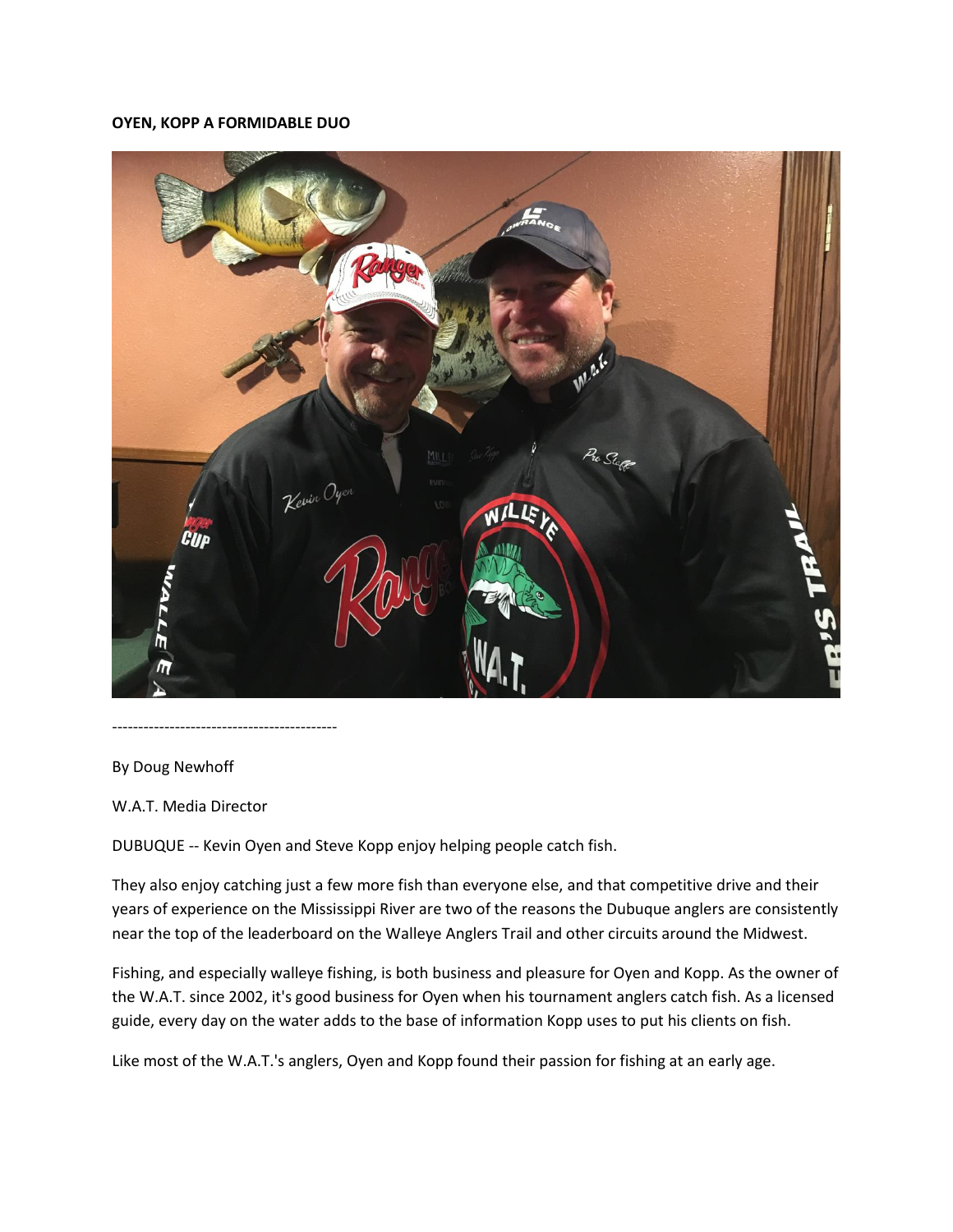"When I was a little boy, my grandmother would sneak me out of school every spring and every fall to go fishing," Oyen relates. "My grandmother and grandfather fished all the time. Then when my grandfather got real sick, grandma would take me out all the time.

"My mom liked to fish, too, but she got too busy with all the other kids, so I'd stay with grandma in the summer and she'd take me fishing. We fished around Dickeyville (Wis.) and we'd go to the Pecatonica River by Mineral Point, too. We did a lot of bullhead fishing and we'd catch carp and that was fine, too. I just liked fishing."

Kopp also grew up in a fishing family.

"My dad really got me interested in it," he explains. "He used to take us up to Long Lake in Minnesota every year. We'd rent cabins up there and my grandpa would go, my mom ... We just loved it. My dad also liked to ice fish and he'd get us on a pile of fish in the backwaters of the Mississippi. I got hooked on that, too."

Both anglers credit the Mississippi Walleye Club for stoking their competitive fire.

"John Marshall told me about the Mississippi Walleye Club, so I joined," says Oyen, who served a term as the club's president and eventually teamed up with Marshall on the circuit. They won the 2007 W.A.T. event at Bellevue.

Kopp dabbled in bass fishing tournaments briefly before Oyen introduced him to the Mississippi Walleye Club. Since then, he has teamed up with Tim Ware, then Tom Millenkamp, then his wife, Jan.

Kopp and Millenkamp won Team of the Year honors once, and Steve and Jan did it again in 2007. The Kopps also had two runner-up finishes and two thirds in W.A.T. events together.

For the past eight years, it's been Oyen and Kopp. They were the 2012 W.A.T. winners at Genoa and consistently put themselves in position to cash a check. They've also enjoyed plenty of success beyond the W.A.T. with strong showings on the Masters Walleye Circuit, Cabela's National Team Championship and Cabela's Walleye Tour.

Kopp says he and Oyen complement each other well in the boat.

"One thing is that we get along good in the boat," he notes. "Kevin doesn't get too worked up about anything. As far as the fishing, Kevin is a really good rigger on the wingdams where I'm probably a little more into the trolling. We do complement each other that way."

Meanwhile, the W.A.T. will always have a special place in Oyen's heart. The business of running a tournament circuit is a growing financial challenge, but the rewards keep Oyen committed and looking for new ways to grow interest. He knows that once anglers give the W.A.T. a chance, they'll find a lot to like.